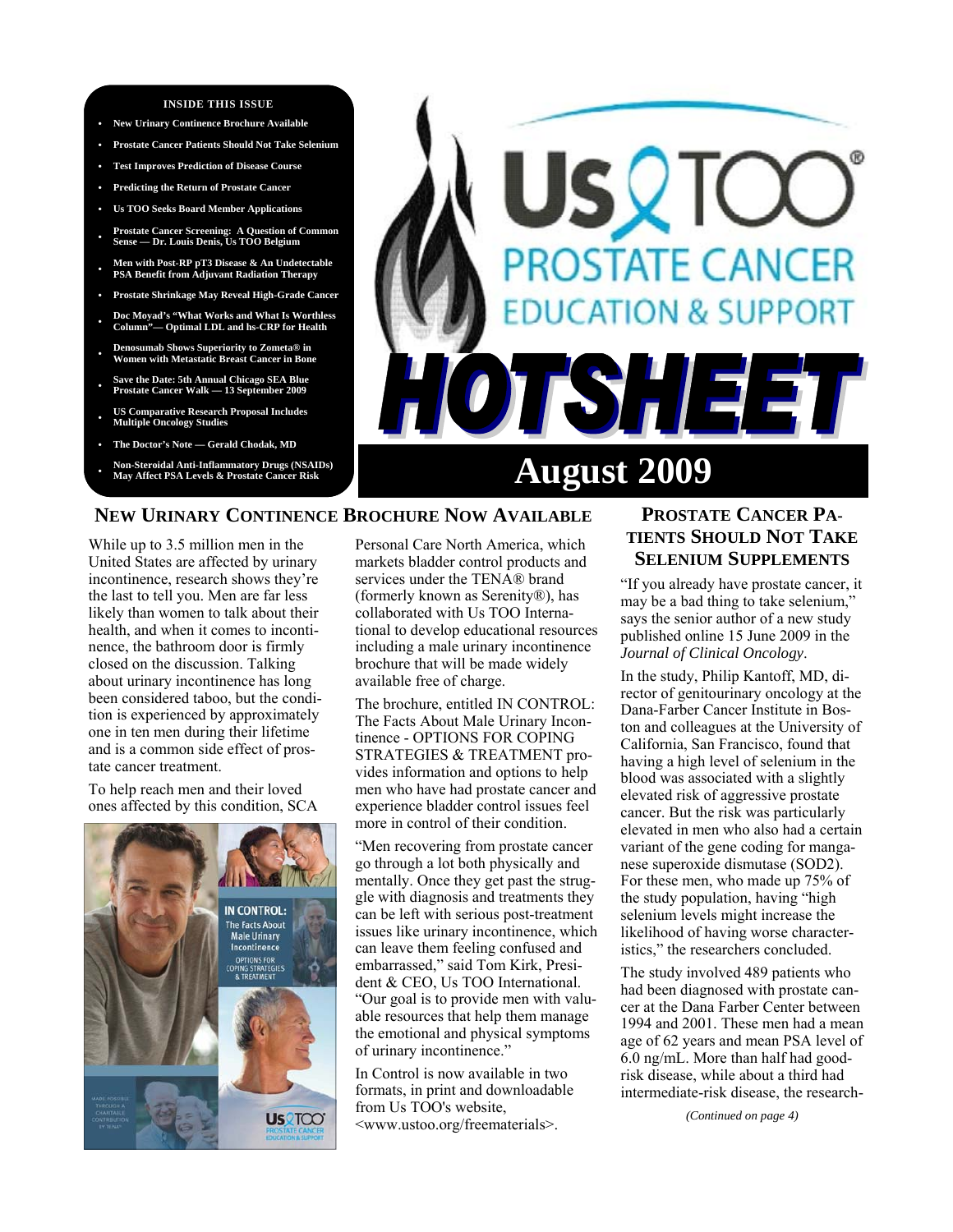## **PROSTATE CANCER PATIENT SUPPORT - CALL 1-800-80-US TOO, OR GO TO <WWW.USTOO.ORG>**



ITEMS CONTAINED IN US TOO PUBLICATIONS ARE OBTAINED FROM VARIOUS NEWS SOURCES AND EDITED FOR INCLUSION. WHERE AVAILABLE, A POINT-OF-CONTACT IS PROVIDED.

REFERENCES TO PERSONS, COMPANIES, PRODUCTS OR SERVICES ARE PROVIDED FOR INFORMATION ONLY AND ARE NOT ENDORSEMENTS. READERS SHOULD CONDUCT THEIR OWN RESEARCH INTO ANY PERSON, COMPANY, PRODUCT OR SERVICE, AND CONSULT WITH THEIR LOVED ONES AND PERSONAL PHYSICIAN BEFORE DECIDING ON **ANY** COURSE OF ACTION.

THE INFORMATION AND OPINIONS EXPRESSED IN THIS PUBLICATION ARE NOT RECOMMENDATIONS FOR ANY MEDICAL TREATMENT, PRODUCT SERVICE OR COURSE OF ACTION BY US TOO INTERNA-TIONAL, INC., ITS OFFICERS AND DIRECTORS, OR THE EDITORS OF THIS PUBLICATION. FOR MEDICAL, LEGAL OR OTHER ADVICE, PLEASE CONSULT PROFES-SIONAL(S) OF YOUR CHOICE.

*HOTSHEET* EDITORIAL TEAM:

JONATHAN MCDERMED, PHARMD PAMELA BARRETT THOMAS N. KIRK GEORGE LEDWITH, BOARD REPRESENTATIVE

US TOO INTERNATIONAL STAFF & CONSULTANTS:

THOMAS N. KIRK, PRESIDENT AND CEO PAMELA BARRETT, DEVELOPMENT DIRECTOR TERRI GIBBONS, CHAPTER SERVICES PROGRAM MANAGER

JAQUELINE KONIECZKA, OFFICE MANAGER RYAN MAGUIRE, COMMUNICATIONS COORDINATOR ELIZABETH CABALKA, PROGRAM CONSULTANT

#### US TOO BOARD OF DIRECTORS:

*EXECUTIVE COMMITTEE/OFFICERS* FRED MILLS, CHAIRMAN GEORGE LEDWITH, VICE-CHAIRMAN CARL FRANKEL, SECRETARY GREGORY BIELAWSKI, TREASURER DAVID P. HOUCHENS, PHD, ASSISTANT TREASURER JO ANN HARDY, MEMBER AT LARGE THOMAS N. KIRK, PRESIDENT AND CEO

*DIRECTORS:* 

ROBERT FIDOTIN, PHD TOM HIATT KAY LOWMASTER, MSW, LCSW RICK LYKE, APR BILL PALOS STUART PORTER RIDGE TAYLOR RON WITHERSPOON

US TOO INTERNATIONAL, INC. IS INCORPORATED IN THE STATE OF ILLINOIS AND RECOGNIZED AS A 501(C)(3) NOT-FOR-PROFIT CHARITABLE CORPORATION.

#### **DONATIONS / GIFTS TO US TOO ARE TAX DEDUCTIBLE.**

5003 FAIRVIEW AVE. DOWNER'S GROVE, IL 60515 PHONE: (630) 795-1002 / FAX: (630) 795-1602

WEBSITE: WWW.USTOO.ORG

COPYRIGHT 2009, US TOO INTERNATIONAL, INC.

## **PROSTATE CANCER TEST IMPROVES PREDICTION OF DISEASE COURSE**

A new prostate cancer risk assessment test provides a better way of gauging long-term risks and pinpointing high risk cases. The findings, published in the 9 June 2009 online edition of the *Journal of the National Cancer Institute*, showed that the test proved accurate in predicting bone metastasis, prostate cancer-specific mortality, and all-cause mortality when localized prostate cancer is first diagnosed.

"This test should help physicians and their patients predict the likely course of the individual's disease," said lead investigator Matthew R. Cooperberg, MD, Department of Urology, University of California at San Francisco (UCSF) and the UCSF Helen Diller Family Comprehensive Cancer Center, San Francisco, CA. The test is known as the UCSF Cancer of the Prostate Risk Assessment, or CAPRA.

"In this study, we looked at the CAPRA score's ability to predict mortality across multiple forms of treatment. It should help patients and clinicians decide which tumors need to be treated, and how aggressively. We also hope that in the research setting it can serve as a well-validated and consistent means of classifying men into low, intermediate and high risk groups." More than 100 risk assessment tests have been developed in recent years, but most are unable to predict long-term outcomes and are applicable to just 1 form of treatment, rather than providing information relevant to multiple treatment modalities.

Because of these limitations, the researchers developed the CAPRA test. It calculates patient risk through 5 factors: age at diagnosis, Gleason score, prostate-specific antigen (PSA) score, percentage of biopsy scores that test positive for cancer, and clinical tumor stage based on digital exam of the prostate and/or ultrasound.

"The goal of risk assessment is to find the patients at high risk of mortality and treat them aggressively, and for others to guide their treatment or surveillance plan accordingly," said Dr. Cooperberg.

*(Continued on page 8)* 

# **PREDICTING THE RETURN OF PROSTATE CANCER: NEW STUDY BETTERS THE ODDS OF SUCCESS**

Cancer experts at Johns Hopkins say a study that tracked prostate cancer patients for a median of 8 years shows that a three-way combination of measurements has the best chance yet of predicting disease metastasis. Findings from the study were presented at the 2009 ASCO meeting and investigators suggest this may help determine which patients may benefit from additional therapy when PSA levels rise after radical prostatectomy (RP).

After reviewing the records of 774 men whose PSA rose after RP, the researchers found that Gleason score and two measurements for PSA were the strongest risk factors for prostate cancer metastasis. Men with Gleason scores in the highest range, between 8 and 10, were twice as likely to develop metastatic cancer. In men whose PSA

*(Continued on page 5)* 

# **US TOO SEEKS BOARD MEMBER APPLICATIONS**

Us TOO is pleased to announce the annual public call for nominations to the Us TOO International Board of Directors. The Board Membership Committee, chaired by Carl Frankel, will review and evaluate nominees and submit recommendations to the full Board for approval at its December 2009 Board meeting.

Selection criteria includes items such as the candidate's relationship to Us TOO's purpose, its membership criteria ("…any man diagnosed with prostate cancer, a member of such a man's family or significant other, or any person involved in or interested in support or treatment of any such patients…"), familiarity with an Us TOO chapter, ability to think globally, skills or experience deemed beneficial to the work of Us TOO and commitment to Us TOO's purpose and mission.

Letters of nomination with a vita or resume should be sent by August 31, 2009 to Thomas Kirk, President/CEO, Us TOO International, 5003 Fairview Avenue, Downers Grove, IL 60515 or e-mail <tom@ustoo.org>.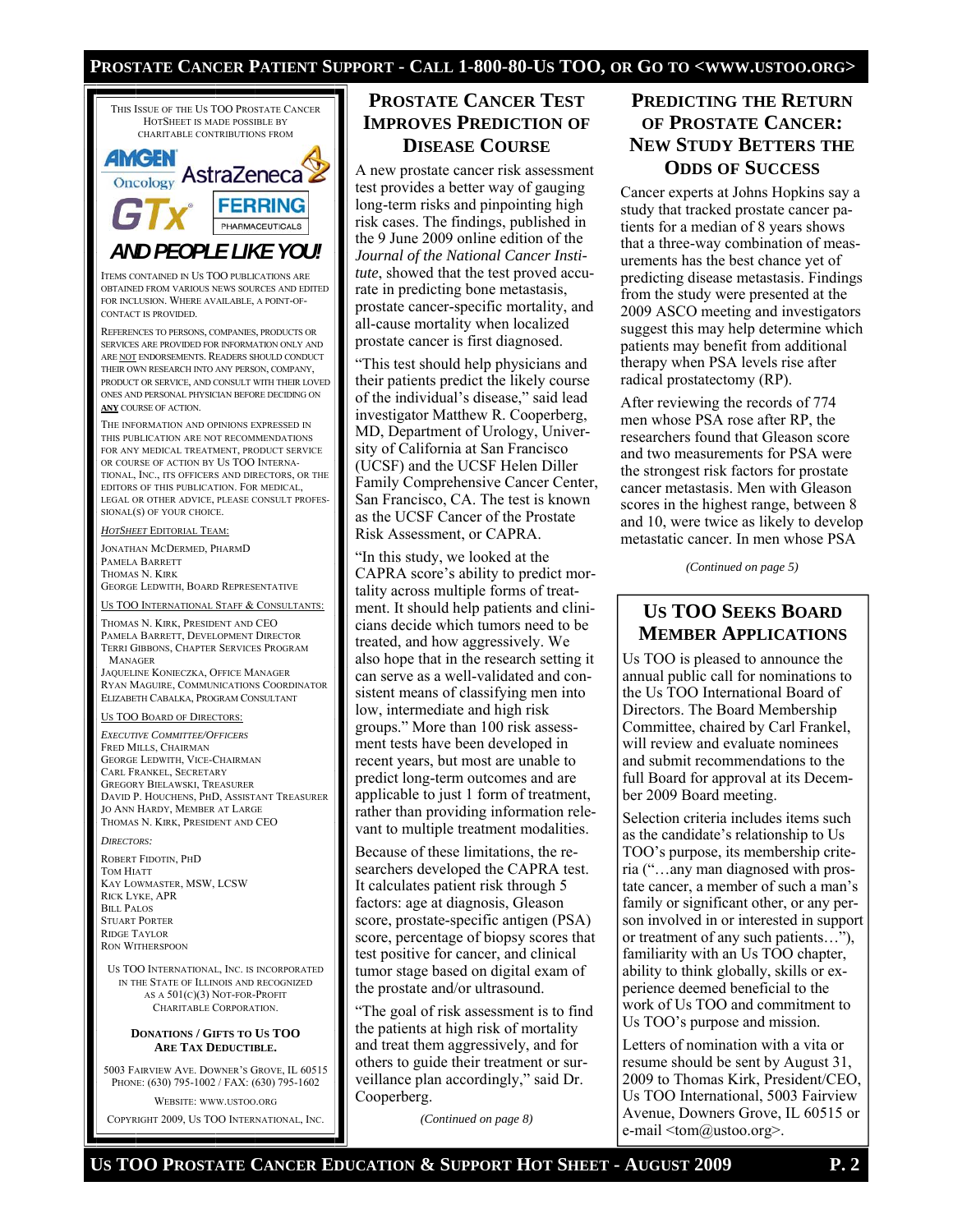# **PROSTATE CANCER SCREENING: A QUESTION OF COMMON SENSE**

#### **Professor Dr. Louis Denis**

*The following article is reprinted from the July/August 2009 issue of Cancer World with permission by the author. Dr. Denis is a past president of the EORTC and cocoordinator of the European Randomized Study of Screening for Prostate Cancer. He also is a core leader of Us TOO-Belgium.* 

First results of randomised clinical screening trials are traditionally met with a barrage of comments by opinionated observers, and the back-to-back publication in the March 26 issue of the New England Journal of Medicine on the mortality results of two major PSA screening trials – one European, one American – was no exception. Not only did it reignite the existing controversy but it brought utter confusion to the professional and public media.

In the case of the European Randomized Study of Screening for Prostate Cancer (ERSPC), the investigators had felt obliged to publish mortality results after the monitoring committee confirmed a clear 20% reduction in prostate cancer mortality in 162,000 participants. Whether by chance or design, the board of the US Prostate, Lung, Colorectal and Ovarian (PLCO) Cancer Screening Trial then decided to publish their results, on the grounds that they were concerned about the lack of mortality benefit and emerging evidence of net harm.

No wonder many people felt confused. Careful reading of the two reports, however, shows they are not as contradictory as they might seem, and both point to a common sense approach.

The European study was always likely to show any mortality benefit at an earlier time point, because it is a much larger study, and therefore has greater statistical power. Furthermore, high levels of prostate screening in the general US population means that many in the screening arm will already have been screened before joining the trial, while many in the control arm will have undergone screening during the trial, thus reducing the difference between the two arms. In contrast, the European study shows all conditions of a successful screening trial: many more cancers are diagnosed in the screening arm with the lower grade and stage

needed to show mortality benefit.

The two data sets offer complementary insights into the possible harm resulting from participation in PSA screening trials, with both studies pointing to overdiagnosis and overtreatment as the most important adverse effect. No precise figures are shown, but the European study has been reporting on the problem for six years. Many centers are now collaborating in an initiative using 'active surveillance' as a way to avoid early invasive treatment (see <www.prias-project.org>).

Before health authorities can make informed policy on population PSA screening, longer follow-up is needed to provide information on the expected increase in mortality benefit as well as on quality-of-life considerations and cost-effectiveness.

In the meantime, doctors and their patients should make intelligent use of what we already know, as the basis to reach shared decisions. More research on new specific markers to diagnose aggressive forms of prostate cancer remains a clinical priority.

# **EVEN WITH UNDETECT-ABLE PSA, MEN WITH LOCALLY ADVANCED PROSTATE CANCER BENEFIT FROM ADJUVANT RADIATION**

There is now additional evidence that supports the use of adjuvant radiation (ART) in men with prostate cancer who have undergone radical prostatectomy (RP) and have pathologic stage T3 (pT3) disease, according to an editorial published in the 209 June 2009 issue of the *Journal of Clinical Oncology* (Vol.27, pp. 2924-30). "A debate has raged for decades over the utility of ART in treating these men," write Dr. Thompson and his coauthors. The debate has been reopened with the publication of a new study from Germany in the same issue of the Journal, which prompted the editorial.

*(Continued on page 8)* 

## **PROSTATE SHRINKAGE MAY REVEAL HIGH-GRADE CANCER**

Treatment-induced prostate shrinkage likely unmasked high-grade cancers, resulting in a detection bias in the finasteride (Proscar®/Propecia®) arm of the Prostate Cancer Prevention Trial (PCPT), data from a large patient series suggest.

The value of PSA as a marker for prostate cancer declined steadily as prostate volume increased. A similar inverse relationship existed for highgrade cancer, Christopher S. Elliott, MD, of Stanford University, and colleagues reported in the 15 July issue of Clinical Cancer Research (Vol. 15, pp. 4694-9, 2009).

"Decreases in prostate volume over time and the resultant change in prostate-specific antigen performance characteristics may have contributed a bias toward the detection of highgrade disease in the finasteride arm of the Prostate Cancer Prevention Trial," the authors concluded.

The observations could explain why the increased risk of high-grade cancer in the finasteride arm was limited to the subgroup of men who had symptom-driven biopsies during the trial, they added. The findings also are consistent with those from analyses that PCPT investigators have performed in the six years since the trial ended.

The PCPT involved 19,000 healthy men who were randomized to finasteride or placebo for seven years. The principal finding was a 25% reduction in prostate cancer incidence in the finasteride arm. However, the beneficial effect has been overshadowed by the finding that finasteride-treated men had a small but statistically significant increase in the rate of high-grade cancer compared with the placebo group.

Closer examination of the PCPT data revealed inconsistencies in the occurrence of high-grade cancer. Specifically, the increase was limited to men who had "for-cause" biopsies, triggered by an abnormal digital rectal exam (DRE) or a rise in PSA. End-ofstudy biopsies showed an almostidentical incidence of high-grade cancer in the two treatment arms. Prostate

*(Continued on page 6)*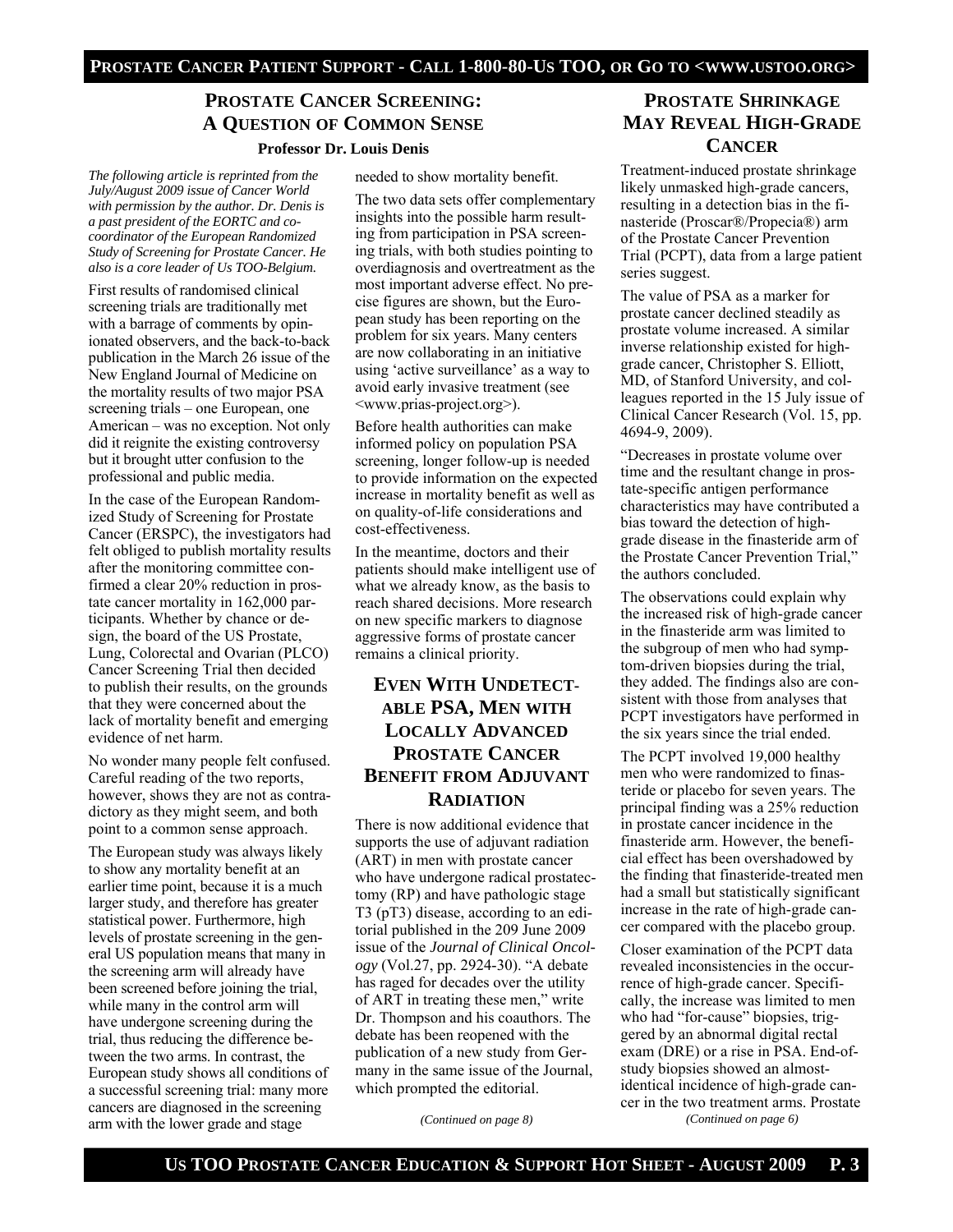## **SELENIUM MAY BE BAD**

*(Continued from page 1)* 

ers comment. The team examined banked blood samples for selenium levels and also for genomic DNA, in particular genotyping for SOD2 polymorphism: 25% of men were found to carry the A form of the gene, and 75% carried the V form of the gene.

Dr. Kantoff and colleagues found that having higher vs. lower selenium blood levels was associated with a slightly increased likelihood of presenting with aggressive disease (relative risk, 1.35). The mean selenium level (121 ng/mL) in this patient population was similar to that reported in several other studies. This study also found no effect of SOD2 genotype on disease aggressiveness, although this effect was reported previously both by this team and others.

However, there was evidence of an interaction between the SOD2 genotype and selenium levels. Among men with the AA genotype, higher selenium levels were associated with a 40% reduced risk of presenting with aggressive disease (relative risk, 0.60), while among men with the V allele (either VV or VA genotype), higher selenium levels were associated with an almost doubling of the risk of aggressive disease (relative risk, 1.82; P  $= 0.007$  for the interaction).

"These data suggest that the relationship between circulating selenium levels at diagnosis and the prognostic risk of prostate cancer is modified by the SOD2 genotype and indicate caution against broad use of selenium supplementation for men with prostate cancer," the authors conclude.

The results were unexpected, and they are the first to raise concern about potentially harmful consequences of taking supplemental selenium. "It is possible that selenium helps some and may harm others," Dr. Kantoff commented. "Genetic studies will help sort this out. Until then, I would not advise taking selenium supplements," he said.

Dr. Kantoff added that it is now "essential" to go back and genotype the men in the SELECT trial. "There may be some people who benefit and some who do not or are even harmed."

*Medscape Medical News, 1 July 2009* 

# **DOC MOYAD'S WHAT WORKS & WHAT IS WORTHLESS COLUMN, ALSO KNOWN AS "NO BOGUS SCIENCE" COLUMN**

**"An LDL cholesterol <70 mg/dL and an hs-CRP <1 mg/L (both cheap blood tests) should be the new gold standard of health for all individuals"** 

Mark A. Moyad, MD, MPH

University of Michigan Medical Center, Department of Urology

**Bottom Line:** A cholesterol blood test is important, but it is better if an hs-CRP blood test is also done at the exact same time.

Statins not only reduce cholesterol, but also tend to reduce blood markers or levels of inflammation such as hs-CRP in the human body, which may play a role in the risk and prognosis of heart disease and cancer. The JUPITER trial<sup>1</sup> was one of the most important cardiovascular prevention trials in medicine to demonstrate that otherwise healthy individuals that started the clinical trial with a normal cholesterol (LDL of 100 mg/dL) and elevated hs-CRP levels (above 2 mg/L) could reduce their risk of a future cardiovascular event (CVE) by taking a low-dose statin drug (20 mg of rosuvastatin, also known as Crestor®).

The JUPITER trial was stopped only 1.9 years into the 5-year study because of the dramatic and rapid positive results. However, researchers still had to determine if there was a continuous reduction in CVEs with greater reductions in LDL, and hs-CRP levels in the JUPITER trial. A total of 15,548 healthy men and women that participated in the randomized, double-blind, placebo controlled JUPITER trial were analyzed based on their LDL and hs-CRP levels. A CVE in this study consisted of one of the following: nonfatal myocardial infarction, non-fatal stroke, unstable angina, arterial revascularization (surgical procedure), or cardiovascular death.

The average age of the participants was 65 years old. Individuals having the LDL and hs-CRP levels listed in the table to the right had the following rates of CVE events when taking this statin compared to placebo:

The 20 mg statin reduced the LDL cholesterol by 50% and hs-CRP by 37% compared to placebo. Therefore, a reduction in both LDL and hs-CRP are the best indicators of a potential positive impact with a statin drug in healthy individuals.

| <b>LDL</b><br>(mg/dL) | <b>Hs-CRP</b><br>(mg/L) | CVE vs.<br>placebo |
|-----------------------|-------------------------|--------------------|
| >70                   | >1                      | $\downarrow$ 9%    |
| >70                   | $<$ 1                   | $\downarrow$ 35%   |
| <70                   | >1                      | $\downarrow$ 50%   |
| $<$ 70                | $<$ 1                   | $\downarrow$ 79%   |

This study is nothing less than amazing in terms of the potential clinical impact of the findings. I get tired of so called "experts" telling the public that an LDL of 130 or 160 or less is acceptable and hs-CRP blood test needs more evidence before it is offered to patients. We need to remember that the alternative consequence (aka death) of not being aggressive in terms of education and intervention is completely unacceptable.

However, I am not suggesting that everyone has to achieve these exact low numbers regardless of cost and side effects, but at least they should be made aware of or have the right to know what the ultimate goal is today for any individual. This is similar to what we do now with waist size, BMI, blood pressure, etc., so why not with these blood tests?! If someone can achieve these numbers with moderate lifestyle changes and without medication that is great, but if they cannot they should be offered medication that can help them get as close to this goal as possible.

I also believe that these are the numbers that will be associated with a potential reduction in the risk or risk of progression with certain forms of cancer. I hope I am right, but if not, who cares because at least it will still help to reduce the number 1 cause of death over the last 109 years in the US in men and women (aka cardiovascular disease) .

#### *Reference*

*1. Ridker PM, Danielson E, Fonseca FA, et al. Lancet 373:1175-82, 2009*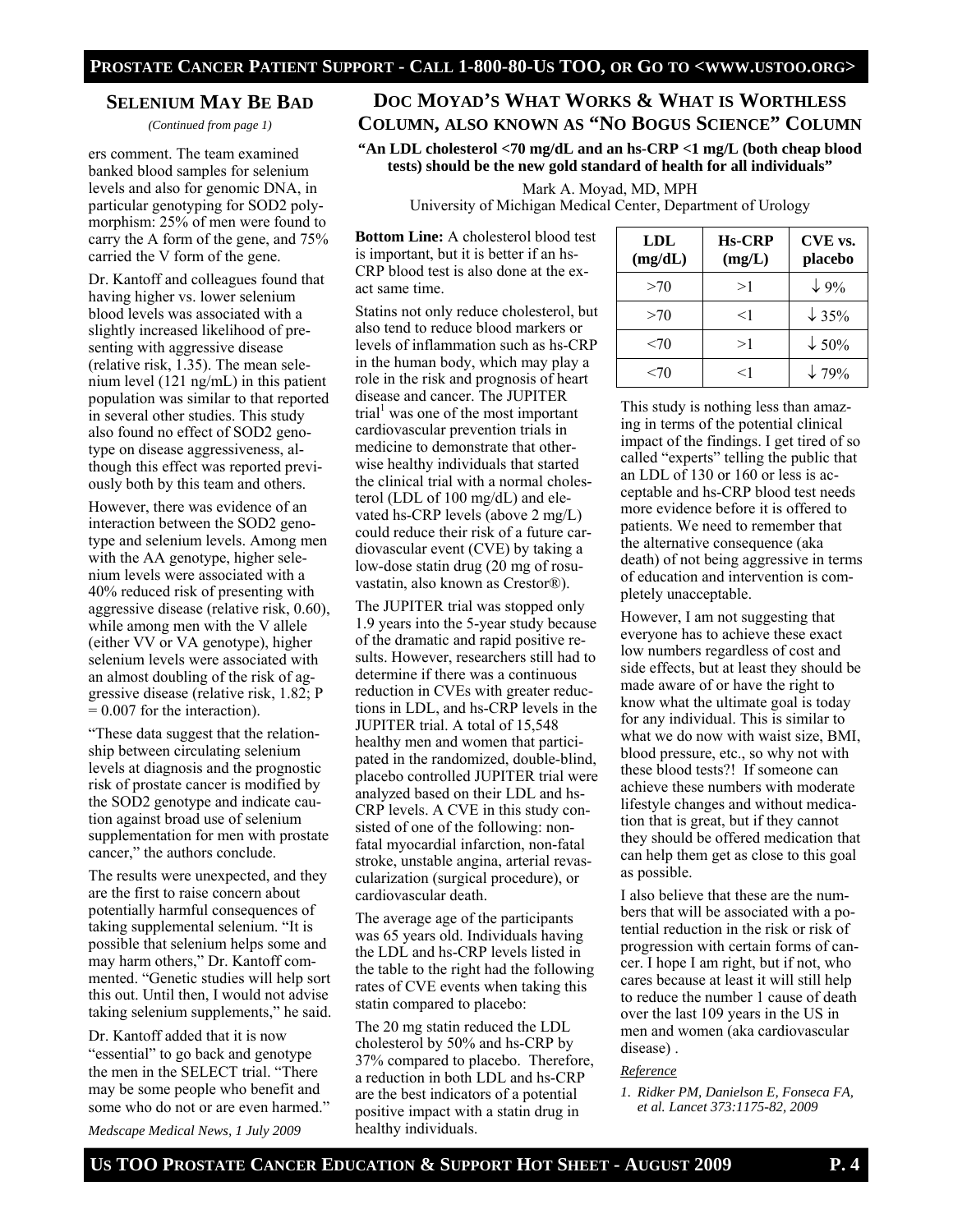## **PREDICTING PSA RETURN**

*(Continued from page 2)* 

became detectable within 3 years after RP, cancer was more than three times more likely to metastasize. Finally, men whose PSA doubled within three months were more than 20 times more likely to develop metastatic cancer than men whose PSA look longer than 15 months to double.

An increase in PSA occurs in approximately 20 percent to 30 percent of men after surgery to remove the cancerous prostate, says Emmanuel Antonarakis, MD, Johns Hopkins Kimmel Cancer Center investigator. In these patients, the cancer is rarely detectable on imaging scans. When faced with the likelihood that their cancer has spread, many men opt to undergo androgen deprivation treatment (ADT), which can cause side effects mimicking those experienced by menopausal women.

"There is much debate on whether to prescribe immediate treatment for a man whose PSA begins to rise after he has had prostate cancer surgery, or to delay it," says Antonarakis. "Studies suggest that most men live the same length of time overall whether they receive therapy at the first sign of a rising PSA or wait until the cancer has spread to other sites."

Besides immediate ADT, men with a rising PSA can consider other options, such as intermittent ADT, expectant management or participation in clinical trials for experimental therapies.

*ScienceDaily, 3 July 2009* 



## **Making a Positive Impact on Quality of Life**

Register now for the 11th major conference planned and/or produced by PCRI. As in the past, this conference will provide insight for patients, caregivers and medical professionals.

**Marriott Los Angeles Hotel <www.pcri.org>** 

# **DENOSUMAB DEMONSTRATES SUPERIORITY OVER ZOMETA® IN PIVOTAL PHASE 3 HEAD-TO-HEAD TRIAL IN BREAST CANCER PATIENTS WITH BONE METASTASES**

Amgen announced that a pivotal, Phase 3, head-to-head trial evaluating denosumab versus Zometa® (zoledronic acid) in the treatment of bone metastases in 2,049 patients with advanced breast cancer met its primary and secondary endpoints and demonstrated superior efficacy compared to Zometa.

This was an international, randomized, double-blind study wherein enrolled patients were randomized in a one-toone ratio to receive either 120 mg of denosumab subcutaneously every four weeks or Zometa administered intravenously at a dose of 4 mg single, 15 minute infusion every four weeks as per the labeled use.

Bone metastases, the spread of tumors to the bone, are a serious concern for advanced breast cancer patients, with incidence rates as high as 75 percent. When cancer spreads to the bone, the growing cancer cells weaken and destroy the bone around the tumor. This damage can result in a number of serious bone complications, collectively called skeletal related events (SREs).

Superiority was demonstrated for both delaying the time to the first on-study SRE (fracture, radiation to bone, surgery to bone, or spinal cord compression) (hazard ratio 0.82, 95 percent CI: 0.71, 0.95), and delaying the time to the first-and-subsequent SREs (hazard ratio

0.77, 95 percent CI: 0.66, 0.89). Both results were statistically significant.

Overall, the incidence of adverse events and serious adverse events was consistent with what has previously been reported for these two agents. Of note, osteonecrosis of the jaw (ONJ) was seen infrequently in both treatment groups. There was no statistically significant difference in the rate of ONJ between the two treatment arms. Infectious adverse events were balanced between the two treatment arms, as was overall survival and the time to cancer progression.

"We are extremely pleased with the outcome of this important study, which shows that denosumab can reduce or delay the serious complications of bone metastases in breast cancer patients better than the current standard of care, and with a favorable benefit/risk profile," said Roger M. Perlmutter, MD, PhD, executive vice president of Research and Development at Amgen. "These results underscore the importance of the RANK Ligand pathway in bone disease, and offer the promise of improved care for patients with advanced breast cancer."

Full efficacy and safety data will be submitted for presentation at an upcoming medical meeting in the second half of this year.

*Amgen News Release, 7 July 2009* 



 **US TOO PROSTATE CANCER EDUCATION & SUPPORT HOT SHEET - AUGUST 2009 P. 5**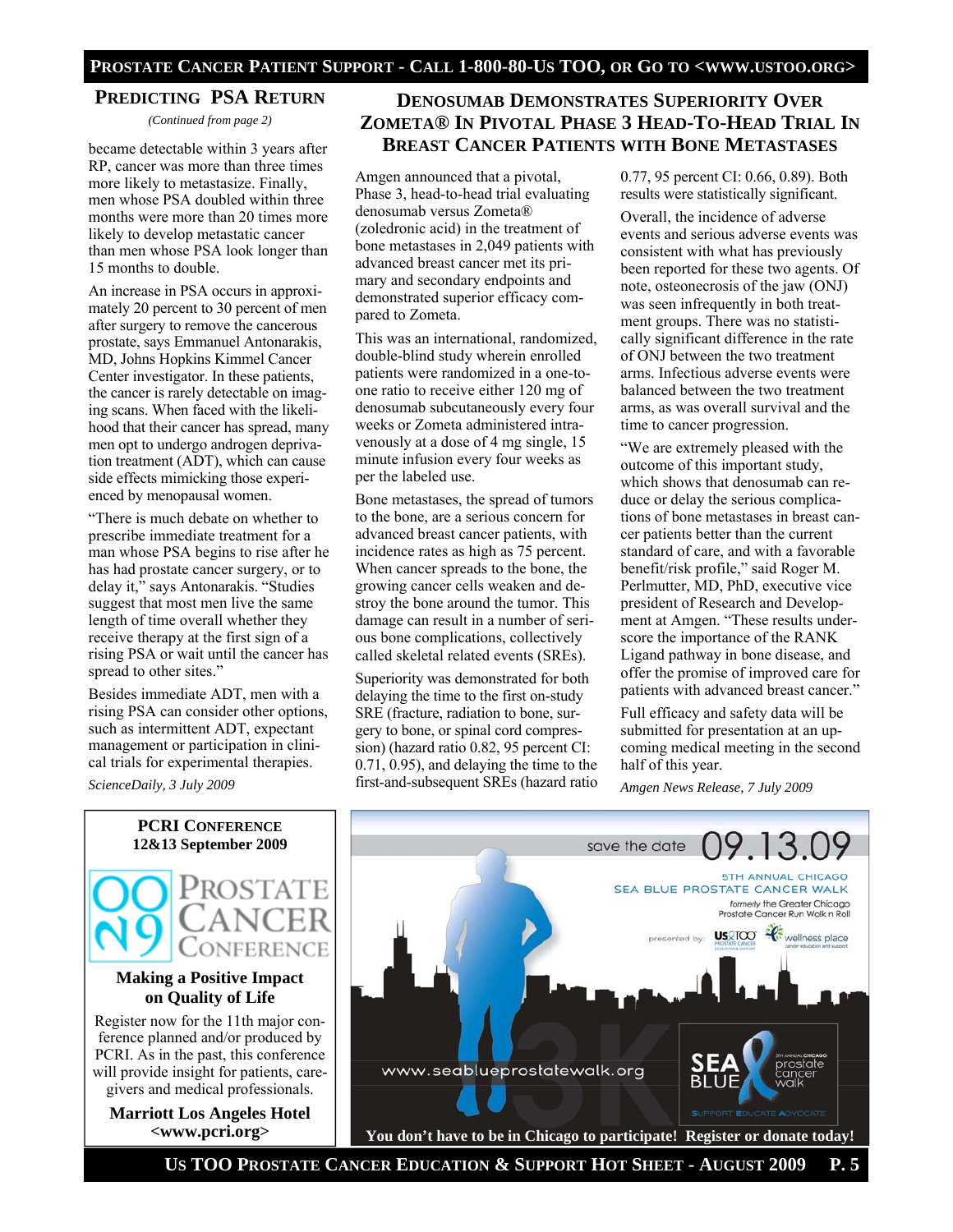# **US COMPARATIVE RESEARCH PROPOSAL INCLUDES MULTIPLE ONCOLOGY STUDIES**

A new report from the Institute of Medicine (IOM) proposes an initial 100 health topics, including a variety of oncology-related subjects, as priorities in comparative-effectiveness research in the US. Some of the proposed studies, including a comparison of the management of localized prostate cancer, include cost as a consideration.

The proposed comparative research is an outgrowth of the American Recovery and Reinvestment Act of 2009, which is federal legislation that called upon the IOM to draft the report. The report provides independent guidance to Congress and the secretary of the US Department of Health and Human Services on how to spend \$400 million on research to compare health services and approaches to care, according to a statement from the National Academy of Sciences, of which the IOM is a part.

Comparative-effectiveness research weighs the benefits and harms of various methods to prevent, diagnose, treat, or monitor clinical conditions to determine which work best for particular types of patients and in different settings and circumstances, according to the IOM report.

In the report, the 100 initial topics are listed by quartile, or groups of 25, with the first quartile considered the highest-priority group and the fourth quartile the lowest. However, the topics in each quartile are not ranked in any way by order of importance.

Among the oncology-related topics in the first quartile, and thus of paramount importance, are proposed studies that compare the effectiveness of:

- Management strategies for ductal carcinoma in situ (DCIS).
- Management strategies for localized prostate cancer (e.g., active surveillance, radical prostatectomy [conventional, robotic, and laparoscopic], and radiotherapy [conformal, brachytherapy, protonbeam, and intensity-modulated radiotherapy]) on survival, recurrence, adverse effects, quality of life, and costs.
- Imaging technologies in diagnosing, staging, and monitoring patients with cancer, including positron-emission tomography (PET), magnetic resonance imaging (MRI), and computed tomography (CT).
- Genetic and biomarker testing and usual care in preventing and treating breast, colorectal, prostate, lung, and ovarian cancer.
- Upper-endoscopy utilization and frequency for patients with gastroesophageal reflux disease on morbidity, quality of life, and diagnosis of esophageal adenocarcinoma.
- Interventions (such as communitybased multilevel interventions, simple health education, usual care) to reduce health disparities in cancer and other conditions.

Oncology-related topics in the second quartile include proposed comparisons of the effectiveness of:

- Robotic assistance surgery and conventional surgery for common operations such as prostatectomy.
- Film-screen or digital mammography alone and mammography plus MRI in community practice-based screening for breast cancer in highrisk women of different ages, risk factors, and race or ethnicity.
- New screening technologies (such as fecal immunochemical tests and CT colonography) and usual care (fecal occult blood tests and colonoscopy) in preventing colorectal cancer.

Oncology-related topics in the third quartile include a proposed comparison of the effectiveness of:

• Different benefit design, utilizationmanagement, and cost-sharing strategies in improving healthcare access and quality in patients with chronic diseases including cancer.

Oncology-related topics in the fourth quartile include proposed comparisons of the effectiveness of:

• Surgical resection, observation, or ablative techniques on disease-free

*(Continued on page 8)* 

## **PROSTATE SHRINKAGE**

*(Continued from page 3)* 

volume at the time of biopsy was 25% lower in the finasteride arm  $(25.5 \text{ cm}^3)$ versus  $33.6 \text{ cm}^3$ ), the authors noted.

Dr. Elliott and colleagues hypothesized that the increased rate of highgrade cancer in the finasteride arm resulted from the drug's volumereducing effect on the prostate. The shrinkage could have improved PSA's performance characteristics for detecting prostate cancer.

To test their hypothesis, investigators retrospectively reviewed records on 1,304 men referred for an initial prostate biopsy due to a PSA value of 4 to 10 ng/mL or an abnormal digital rectal exam. The study group had a median age of 66, median prostate volume of  $42.9 \text{ cm}^3$ , and median PSA value of 5.5 ng/mL. Digital rectal exam was abnormal in 507 (38.9%).

The investigators calculated receiveroperator curves and positive predictive values for PSA, stratified by diagnosis and prostate volume. For detection of any cancer, the area under the curve (AUC) decreased from 0.758 to 0.520 as prostate volume increased from <30  $\text{cm}^3$  to >50 cm<sup>3</sup>. For high-grade cancers, AUC decreased from 0.712 to 0.497 as organ volume increased.

A similar pattern emerged from calculations of positive predictive values. For a prostate volume  $\leq 30$  cm<sup>3</sup>, the positive predictive value of a PSA of  $\geq$ 4 ng/mL was 25%, declining to  $17.3\%$  for a prostate volume  $>50$  cm<sup>3</sup>. The differences increased for detection of high-grade cancer: 39% for a prostate volume  $\leq 30$  cm<sup>3</sup> versus 10.7% for a volume  $>50$  cm<sup>3</sup>.

Continued analysis of PCPT data has led to similar conclusions regarding the relationships among finasteride, prostate volume, and PSA performance characteristics for detection of prostate cancer, PCPT investigator Catherine Tangen, DrPH, of the Fred Hutchinson Cancer Research Center in Seattle, WA, said in a statement.

Collectively, the data suggest that men should be offered finasteride, if they and their physicians agree that chemoprevention might be beneficial, she added.

*MedPage Today, 7 July 2009*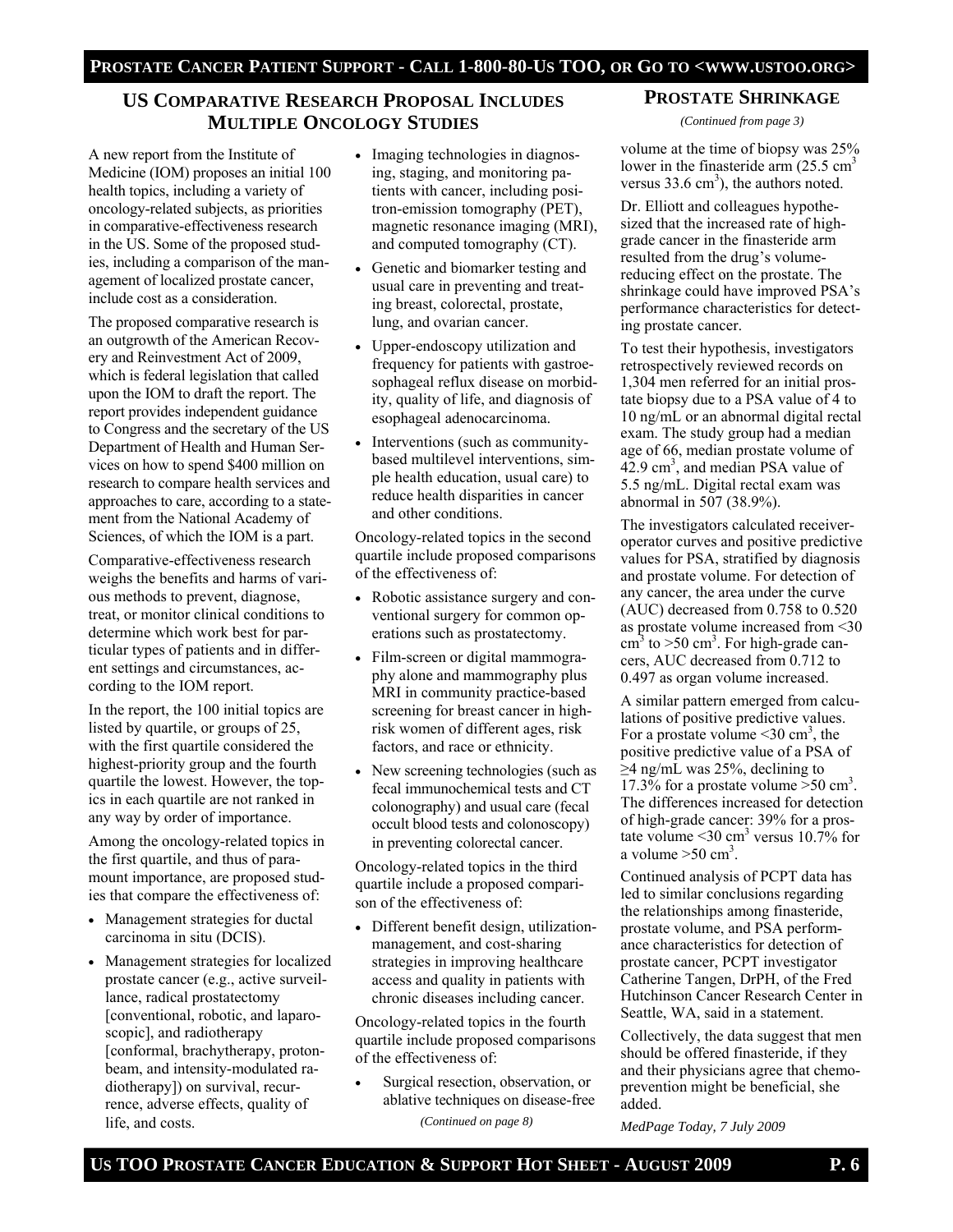## **THE DOCTORS NOTE – GERALD CHODAK, MD**

What an interesting sequence of events. For years men have been told of the potential benefit of selenium and vitamin E for prostate cancer prevention and as part of overall treatment. Many swore by it and patients embraced it. Then along comes a government sponsored prospective randomized study showing it does not prevent prostate cancer. Now we have data from Boston suggesting (though not proving) that it actually might be bad for some men with prostate cancer. Although this story is still unfolding, there already is an important take-home message for men with this disease or those hoping to prevent it; DO NOT assume that supplements and other unconventional therapies are safe to take until someone shows they are not. As more studies are done, we find not only do the supplements not help, but there are real risks. At the very least, make sure to tell your physician what unprescribed medications you are taking so you can discuss it with him/her.

Other medications often taken without prescription are NSAIDs, Nonsteroidal Anti-inflammatory Drugs. Is it possible that they make the diagnosis of prostate cancer more difficult? A retrospective analysis from Tennessee makes this suggestion but there is much information absent from the study. The fact that the mean PSA level was lower in those on aspirin does not really prove that cancers will not be diagnosed. Most of the men whose PSA declined still had a PSA level still that would have warranted a biopsy. Furthermore, some men who do have a high PSA may actually be spared from an unnecessary biopsy because the elevation is from inflammation and that is helped by the NSAID. For now, men without a diagnosis of prostate cancer who are on one of these medications need not be alarmed.

For those who have been diagnosed, a critical question is how dangerous is



that cancer? If low risk cancers could be identified, men could consider selecting active surveillance with greater reassurance. A study cited in this issue using the CAPRA score (Cancer of the Prostate Risk Assessment Score) suggests it could be a good tool for predicting risk. Unfortunately, the reliability of this score is still unclear and there are some shortcomings. First, the major weakness is that it is based on data collected in an uncontrolled manner and without validation that the information is accurate. Before embracing its use, the method should be subjected to rigorous testing in a more controlled manner. Until then, caution is recommended.

Another predictive tool is cited for those men who have undergone radical prostatectomy. A study from John's Hopkins provided additional data that reinforces the characteristics of dangerous tumors. Those men who had a rising PSA within 3 years of surgery or a PSA doubling time of less than three months carried a high risk of eventually dying from the disease. These men should consider a more aggressive approach while others with a longer delay until PSA recurrence or a slower doubling time can avoid the side effects of additional therapies and continue to be observed.

For those men who undergo radical prostatectomy and have extracapsular disease, another randomized study performed in Germany provides additional evidence that postoperative radiation for these men can reduce the risk for recurrence. Although this study does not report on survival and is therefore not conclusive, it is consistent with a US trial that showed a benefit even for men whose PSA was undetectable. The trade-off, however, is that only about 20% of men will benefit from the radiation at ten years meaning that men will have to weigh this level of benefit against the risk of over-treatment.

Lastly, one study not included in this issue is a recent publication of a randomized study comparing 6 months against 36 months of medical castration in men with extracapsular prostate cancer scheduled to receive external radiation. There have been a number of studies looking at this question with

some physicians suggesting that less is better. This study reaffirms the need for longer duration of hormone therapy to reduce mortality. Six months of castration was inferior and patients should make sure to discuss this with their doctor.

A final note to encourage patients to visit <www.ProstateVideos.com> for the latest updates on prostate cancer in a video format that may provide useful information.

## **NSAIDS MAY AFFECT PSA LEVELS AND PROSTATE CANCER RISK**

Nonsteroidal anti-inflammatory drugs (NSAIDs) may affect prostate cancer detection says a report in the *Journal of Urology* (Vol. 181, pp. 2064-70, 2009).

Dr. Jay H. Fowke of Vanderbilt University Medical Center, Nashville, TN and colleagues studied 1277 men who had diagnostic prostate biopsies. About 46% were receiving NSAIDs, with >95% of those taking aspirin.

Prostate volume was similar between aspirin users and non-users, but mean PSA levels were significantly lower in aspirin users (7.3 ng/mL) than in nonusers (8.0 ng/mL). The association between PSA and aspirin use was significant in men with latent prostate cancer, marginal in those with high grade PIN, and nonsignificant in men with negative biopsies.

"This analysis, raises the concern that aspirin and other NSAIDs may lower PSA levels below the level of clinical suspicion without having any effect on prostate cancer development, and if that is true, use of these agents could be hampering our ability to detect early-stage prostate cancer through PSA screening." Dr. Fowke stated.

"Several prior studies reported antiinflammatory drugs like NSAIDs were associated with lower prostate cancer risk," Dr. Fowke said. "Our data… could be consistent with a protective effect, because aspirin reduced PSA levels more among those men who were diagnosed with prostate cancer than among men with other prostate diseases."

*Reuters Health, 23 June 2009*